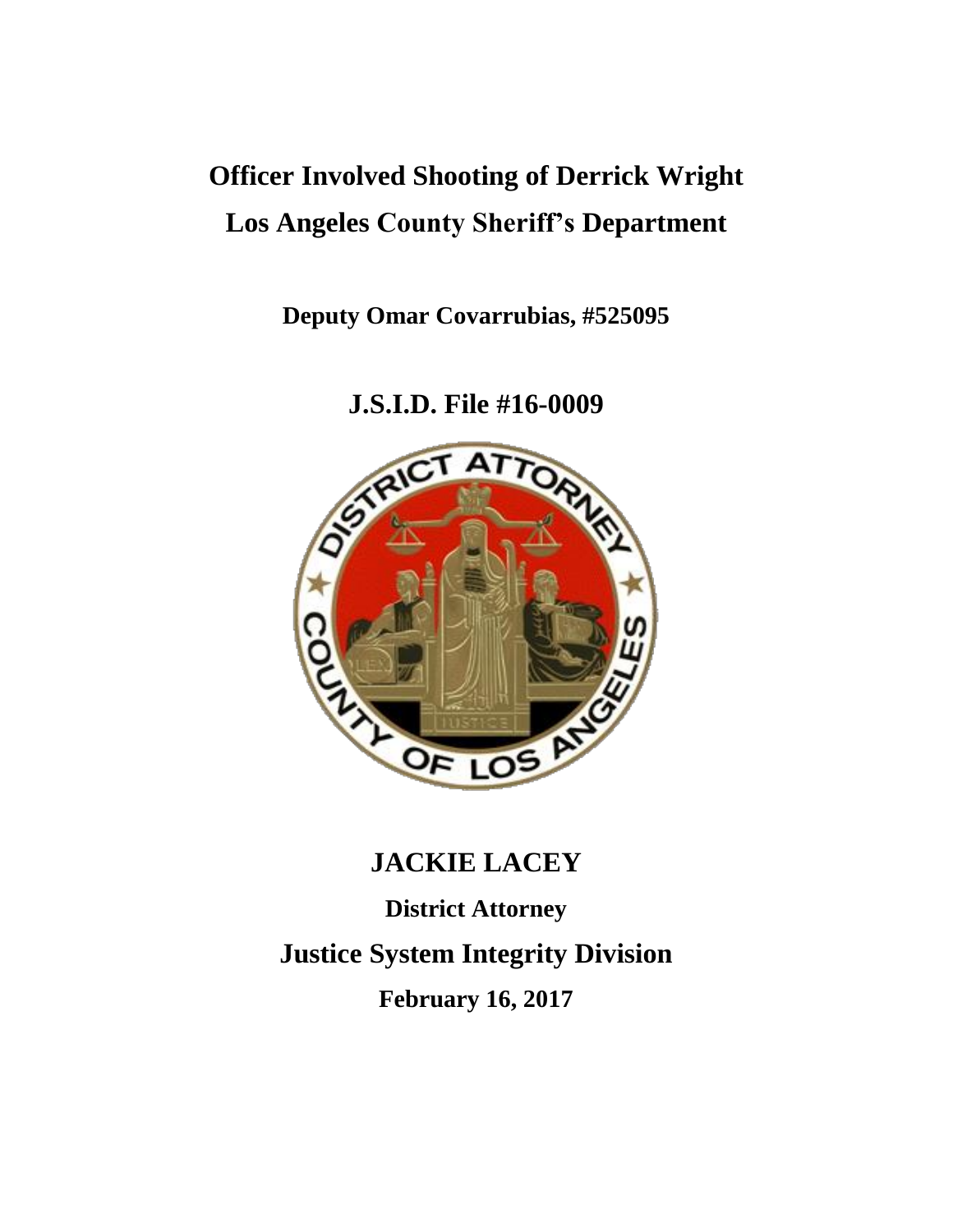## **MEMORANDUM**

- TO: CAPTAIN STEVEN KATZ Los Angeles County Sheriff's Department Homicide Bureau 1 Cupania Circle Monterey Park, California 91755
- FROM: JUSTICE SYSTEM INTEGRITY DIVISION Los Angeles County District Attorney's Office
- SUBJECT: Officer Involved Shooting of Derrick Wright J.S.I.D. File #16-0009 L.A.S.D. File #016-00162-2873-055
- DATE: February 16, 2017

The Justice System Integrity Division of the Los Angeles County District Attorney's Office has completed its review of the January 4, 2016, non-fatal shooting of Derrick Wright by Los Angeles County Sheriff's Department (LASD) Deputy Omar Covarrubias. It is the conclusion of this office that Deputy Covarrubias acted reasonably and lawfully in self-defense and in defense of others when he used deadly force against Derrick Wright.

The District Attorney's Command Center was notified of the shooting on January 5, 2016 at approximately 12:13 a.m. The District Attorney Response Team responded and was given a walkthrough of the scene.

The following analysis is based on investigative reports and witness statements submitted to this office by Homicide Bureau Sergeants Kenneth Perry and Dan McElderry. The reports also include photographs and radio communications recordings. The voluntary statements of Deputy Covarrubias and his partner, Deputy Cesar Del Castillo, were also considered in this analysis.

#### **FACTUAL ANALYSIS**

#### **Statement of**

On January 4, 2016 at approximately 1:24 p.m., was driving westbound on 154<sup>th</sup> Street from Central Avenue, toward his home located on in the City of Compton. friend, was a passenger in his car. As and approached Stanford Avenue, they observed a white Infiniti following behind them. **immediately recognized the** driver as Derrick Wright, who had been harassing for the past several days.<sup>1</sup> continued to drive home, but as he approached Visalia Avenue, he noticed Wright was following

has known Wright for a number of years as they reside on the same street. Both and Wright are members of the gang, "Swamps Compton Crips", and have mutual friends in common. A few days prior to this incident, on December 31, 2015, as was leaving his home, Wright drove up to him and pointed a handgun at telling him that he needed to move out of the neighborhood. did not report the incident because he did not want problems with the other gang members in the area.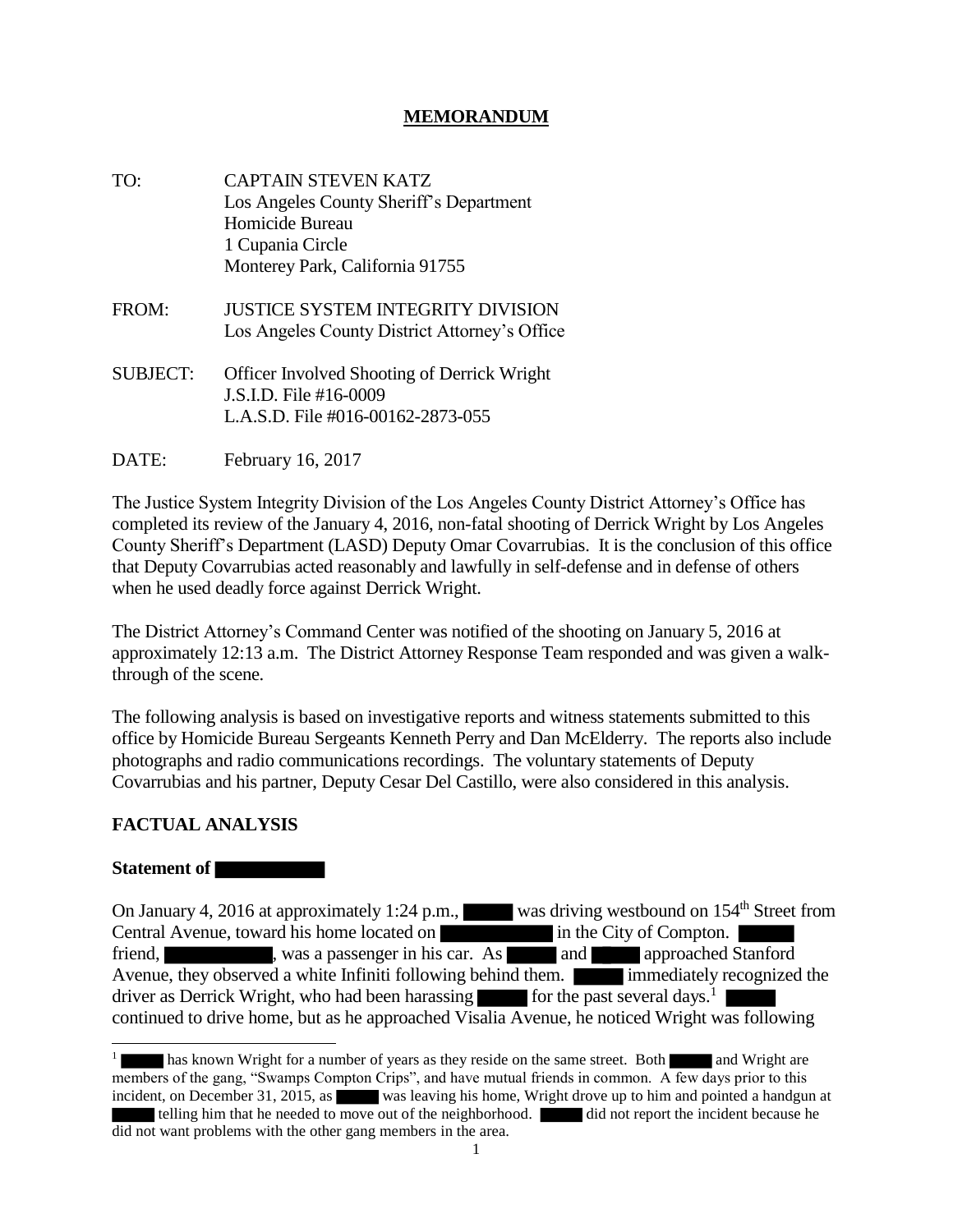him. In fear, made a northbound turn on Visalia Avenue and a sudden eastbound turn on 154<sup>th</sup> Street in an attempt to get away from Wright. As approached Stanford Avenue, Wright pulled up next to him on driver's side. Wright lowered his right passenger side. window, and then immediately put the window up. Wright signaled "No" to by moving his index finger in a side to side motion. Wright then reached towards his passenger seat, grabbed a semi-automatic handgun and pointed it towards  $\blacksquare$  and  $\blacksquare$ .<sup>2</sup> Wright put his vehicle in reverse, and accelerated his vehicle in order to get away from Wright.

In fear for his safety, reported the incident to the Compton Sheriff's station at approximately 8:24 p.m. where it was assigned for investigation to Covarrubias and Del Castillo. **provided** the deputies with Wright's identity, his description, and a description of the vehicle Wright was driving at the time of the incident. also provided the deputies with the cell phone video he recorded of Wright pointing the gun at him and  $\sim$ <sup>3</sup>.

# **Deputies Omar Covarrubias and Cesar Del Castillo**

 $\overline{\phantom{a}}$ 

Covarrubias and Del Castillo were on duty at the LASD Compton station. They were in uniform and driving a black and white marked patrol vehicle when they responded to a radio call of an assault with a deadly weapon and criminal threats incident.<sup>4</sup> At approximately 8:51 p.m., Covarrubias and Del Castillo responded to home to interview him regarding the incident. The deputies determined Wright had pointed a firearm at earlier that day based on statement and based on the video footage of the incident recorded by **informed the** deputies that he was familiar with Wright because he lived near him.  $\overline{\phantom{a}}$  also provided the deputies with a description of the vehicle Wright was driving at the time of the incident, a white Infiniti with paper plates.

Covarrubias and Del Castillo left home and began driving south on Tarrant Avenue approaching South Haskins Avenue, to see if they could locate Wright or the Infiniti. As they approached the cul-de-sac of Tarrant Avenue, Covarrubias saw a white Infiniti with paper plates parked along the east curb of the cul-de-sac, facing north. Covarrubias drove into the cul-de-sac and stopped south along the east curb, in front of the Infiniti. Covarrubias illuminated the Infiniti with his patrol vehicle's head lamps and spotlight.

The Infiniti appeared to be unoccupied.<sup>5</sup> Covarrubias and Del Castillo exited their patrol vehicle and drew their service weapons as they walked towards the Infiniti to further investigate. When Covarrubias reached the front left tire of the patrol vehicle, Wright suddenly sat up from the driver's

<sup>2</sup> recorded the incident on his cell phone and later provided the video footage to the responding deputies, Covarrubias and Del Castillo.

<sup>&</sup>lt;sup>3</sup> The video footage depicts Wright pulling up and stopping his vehicle directly next to vehicle, while facing in the same direction. **details a** driver's door window is open and Wright's passenger side door window is completely rolled up. Wright begins moving his right index finger from side to side gesturing "No" to  $\blacksquare$ Wright then places his right hand down onto the front passenger seat, and lifts his right arm back up holding what appears to be a black semi-automatic handgun. Wright points the handgun directly at  $\Box$  and  $\Box$ <sup>4</sup> Covarrubias was the driver and Del Castillo was the passenger.

<sup>&</sup>lt;sup>5</sup> The Infiniti was reported stolen out of Los Angeles Police Department (LAPD) Foothill Division on November 16, 2015. When the vehicle was subsequently located after the incident, a strong odor of burned marijuana was emitting from the interior. In his *Miranda* interview, Wright admitted to smoking marijuana approximately one hour prior to the shooting. A plastic baggie containing a green leafy substance resembling marijuana and \$1,890.00 cash were also subsequently recovered from Wright's sweatshirt pocket. One black plastic digital scale, standing up on its side, was also located lying on the northeast corner of the front porch of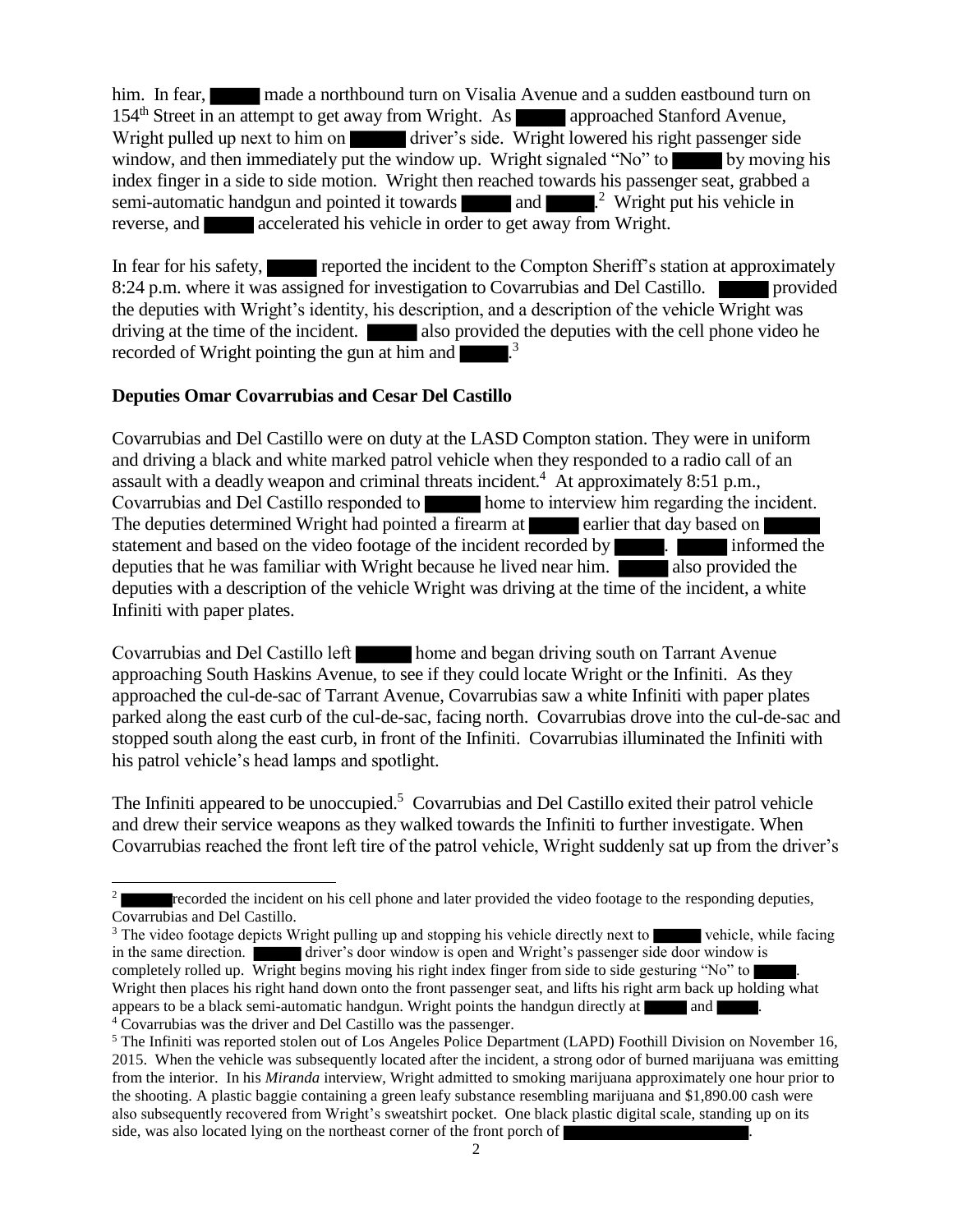seat of the Infiniti. Wright immediately started his vehicle and began moving forward toward the deputies' patrol vehicle. Covarrubias and Del Castillo shouted commands to Wright to stop and raise his hands. Wright did not comply. Instead, Wright placed the Infiniti in reverse and backed away from Covarrubias and Del Castillo making it appear as if he was going to flee in his vehicle. Covarrubias and Del Castillo continued to shout commands to Wright for him to stop his vehicle and raise his hands. Wright stopped his vehicle and exited the driver's door. As Wright exited his vehicle, both deputies observed a handgun in Wright's right hand. Wright, armed, ran south toward the back of the Infiniti and a six-foot cinder block wall.<sup>6</sup> Once at the wall, Wright stopped briefly and began to turn toward Covarrubias and Del Castillo. It appeared Wright was still armed and was now turning to shoot at Covarrubias and Del Castillo.<sup>7</sup> In fear for his and his partner's safety, Covarrubias fired one round at Wright from his service weapon.<sup>8</sup> Wright then went over the cinder block wall and disappeared into the backyard on the opposite side.

Del Castillo took cover and backed up toward the mouth of the cul-de-sac, while Covarrubias ran east toward Haskins Avenue, in an attempt to contain the area. Additional units arrived at the location, and Wright was subsequently located on the front porch of and taken into custody.<sup>9</sup>

#### **Statement of Derrick Wright**

 $\overline{a}$ 

Wright was interviewed on January 5, 2016, after waiving his *Miranda* rights. Wright stated he was parked in a cul-de-sac on Tarrant Avenue and had intended to leave his car there and walk home, which was approximately 50 yards away. As he was exiting his car, he was surprised to see deputies pulling up to him with their spotlights on. Wright denied hearing any verbal commands from either deputy. Wright admitted to hearing the deputies attempting to get his attention, but he ran anyway.<sup>10</sup> Wright admitted he had a gun, but claimed he left it in the car when he exited and denied having anything in his hands when he ran. $11$ 

After being shot, Wright jumped down into the adjacent backyard and continued to run away from the area.<sup>12</sup> He opened a gate from the backyard and fled toward the street. Once on the street,

<sup>&</sup>lt;sup>6</sup> The cinder block wall is adjacent to the east sidewalk of Tarrant Avenue and led to the backyard of the residence located at  $\blacksquare$ 

 $<sup>7</sup>$  Del Castillo described Wright positioning himself on top of the wall, facing the deputies, and pointing the handgun</sup> in their direction. Del Castillo thought that Wright was going to shoot at him and Covarrubias.

<sup>8</sup> Covarrubias was armed with a department issued Smith and Wesson 9 mm semi-automatic pistol which was loaded to capacity with 17 rounds in the magazine and one round in the firing chamber. An examination of Covarrubias' handgun following the incident revealed that the handgun had one magazine containing (16) live rounds and one live round in the chamber, consistent with Covarrubias' account that he fired his weapon once. One cartridge case belonging to Covarrubias' firearm was found lying on the east sidewalk of Tarrant Avenue, east of the deputies' vehicle, near the left rear tire.

<sup>&</sup>lt;sup>9</sup> A search of the surrounding area for Wright's firearm was conducted by two separate K-9's, but the handgun was not recovered.

 $10$  Wright stated that he ran because he had a gun in the car and was afraid that if the deputies found it, he would be arrested as he was a convicted felon and on probation for possession of ammunition. Wright stated he was on probation [court case number TA134554 for possession of ammunition] and did not want to be violated. Wright stated that when he exited his vehicle, he got out with his hands raised in the air, above his head.

 $11$  Wright stated he continued to run with his hands in the air, and that when he reached the top of the wall, he was shot in the leg by one of the deputies. Wright stated, "The gun was in the backseat. If I had a gun on me, they would have killed me." A blue steel semiautomatic handgun was subsequently recovered from the rear right passenger seat of Wright's vehicle. The handgun was loaded with one live round in the chamber as well as a fully loaded magazine.

<sup>&</sup>lt;sup>12</sup> Wright sustained a single gunshot wound to his left, lower leg.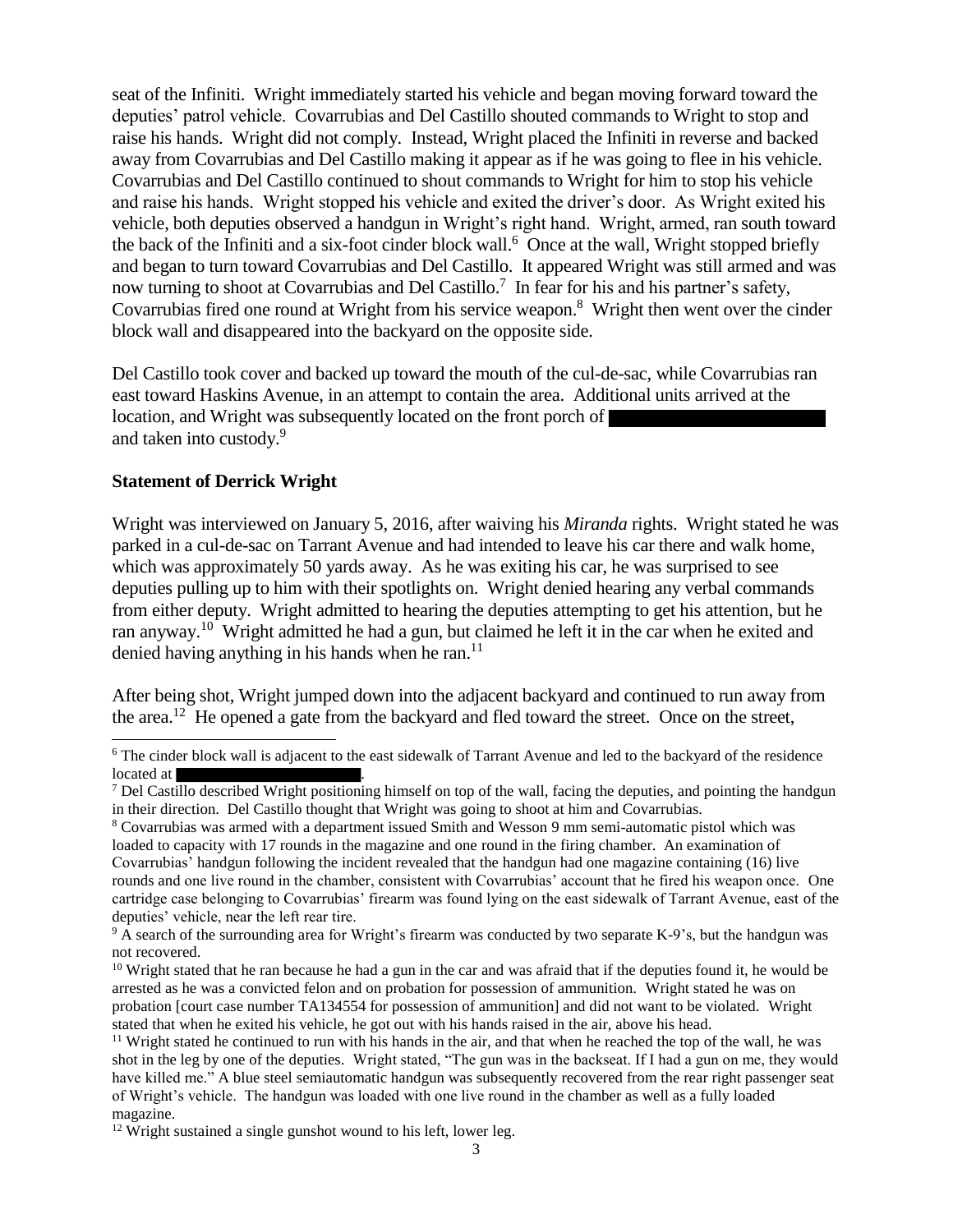Wright hid on the front porch of a house located at , where he was ultimately found by deputies and taken into custody.<sup>13</sup>

In regards to the earlier incident with , Wright admitted that he pointed a gun at because he did not like him and wanted him to get out of the neighborhood. Wright stated he did not intend to shoot and that the gun was not loaded when he pointed it at . Wright admitted to purchasing the gun, which was located in the backseat of his vehicle, for protection because he is a gang member.<sup>14</sup>

As a result of this incident, Wright was charged in case number TA139004 with two counts of Penal Code section 245(a)(2), assault with a firearm, one count of Penal Code section 69, resisting an executive officer, one count of Vehicle Code section 10851(a), driving or taking a vehicle without consent, and one count of Penal Code section  $29800(a)(1)$ , possession of a firearm by a felon.<sup>15</sup>

#### **Statement of**

resides at  $\blacksquare$ , the location where Wright was located. We was inside her residence on the phone when she heard one gunshot. Minutes later, she looked outside and saw deputies in the area. She looked outside through her bathroom window and saw that the south side gate leading from her driveway to the backyard, which is always closed at night, was open. A while later, she looked out through her front door and saw a male figure on her porch.<sup>16</sup> did not get a good look at the male, as she only saw the figure. When thereafter spoke to a deputy through her bathroom window, she was informed that the deputies already knew that the suspect was on the porch.

#### **Statement of**

 $\overline{\phantom{a}}$ 

resides at  $1^{17}$  was in his living room when he heard sirens and the sound of patrol cars setting up around the area. He then heard glass shatter. About an hour later, he heard a loud boom which sounded like a shotgun.<sup>18</sup> At that point, brought his stepson and his five month old twins to the front room. He looked around and found that the northeast window in the twins' room had an apparent bullet hole in it and observed a fired bullet in a crib. 19

<sup>&</sup>lt;sup>13</sup> Wright hid for over an hour before an LASD special weapons team was able to take him into custody. Wright was first taken to the hospital and treated for his injury. Once in stable condition, he was released and taken into custody for booking.

<sup>&</sup>lt;sup>14</sup> Wright admitted he is a long time member of the "Swamps Compton Crips" gang with the moniker of "Little" Bear." Wright has three felony convictions, among them, a violation of Penal Code section 422 (criminal threats), a violation of Penal Code section 29800(a)(1) (possession of a firearm by a felon), and a violation of Penal Code section 30305(a)(1) (possession of ammunition). Wright also has 14 misdemeanor convictions, one of which is for a violation of Penal Code section 417(a)(2) (exhibiting a firearm).

<sup>&</sup>lt;sup>15</sup> The case is currently scheduled for jury trial on February 28, 2017.

<sup>16</sup> never heard Wright running through her property.

 $17$  This residence is located next door to  $\overline{\phantom{a}}$ , s residence.

<sup>&</sup>lt;sup>18</sup> At approximately 11:00 p.m., at the same time heard the loud boom, deputies from the Special

Enforcement Bureau deployed a light and sound diversionary device while taking Wright into custody. <sup>19</sup> The fired bullet was subsequently examined and identified as having been fired from Covarrubias' weapon. The northeast bedroom of **residence** is located southeast of where Covarrubias' and Wright's vehicles were parked. Wright sustained a non-penetrating gunshot wound to his left lower leg, so it appears that the bullet found in the crib is the one that struck Wright. A subsequent scene and trajectory examination revealed a bullet hole in the north facing window of the northeast bedroom of **residence**. The bullet traveled downward in a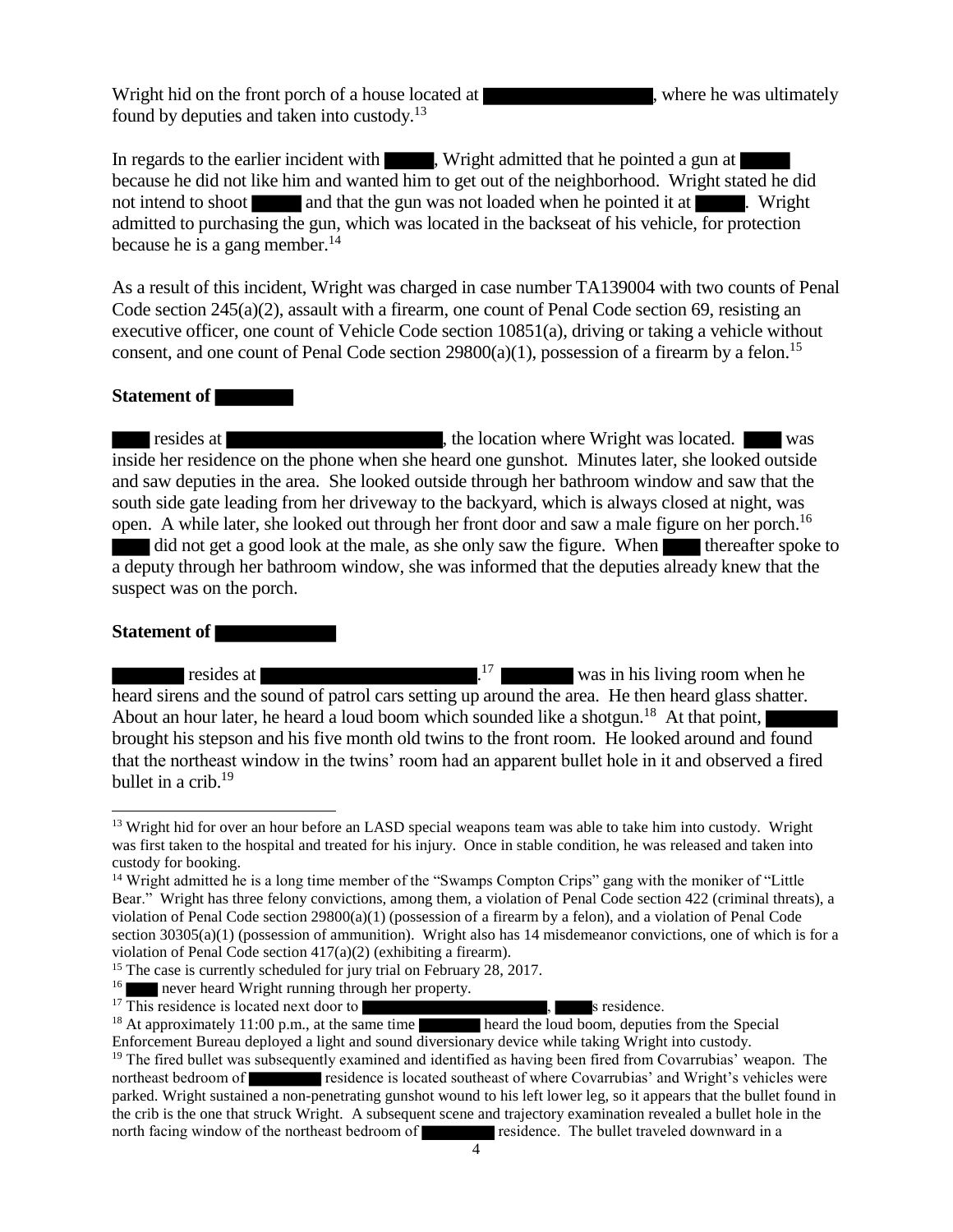## **Physical Evidence**

The shooting incident occurred across the street from , which is situated within a cul-de-sac.<sup>20</sup>

A blood trail was observed starting from about the middle portion of the backyard lawn of . The yard consisted of grass with a large storage shed at the northeast part. In the southeast portion was a concrete slab where there were various potted plants, a picnic table, a weight bench, and a small shed with one of its doors ajar. There was a detached garage at the southwest portion of the lot. The blood trail continued in a southeast direction through the yard on the grass and cement. It continued through the open chain link gate located at the southeast portion of the yard, then went east along the south side of that property on the grass, and then north on the front lawn to the front porch, where Wright was taken into custody.

# **LEGAL ANALYSIS**

 $\overline{a}$ 

Any peace officer who has reasonable cause to believe that the person to be arrested has committed a public offense may use reasonable force to effect the arrest, to prevent escape or to overcome resistance. Penal Code §835a. California permits the use of deadly force by police officers when necessary to affect the arrest of a person who has committed a forcible and atrocious felony which threatens death or serious bodily harm. *People v. Ceballos* (1974) 12 Cal.3d 470, 477-484; *Kortum v. Alkire* (1977) 69 Cal.App.3d 325; *Tennessee v. Garner* (1985) 105 S.Ct. 1694. Forcible and atrocious crimes are those crimes whose character and manner reasonably create a fear of death or serious bodily injury. *Ceballos*, supra, 12 Cal.3d at 479.

California law permits the use of deadly force in self-defense or in the defense of others if it reasonably appears to the person claiming the right of self-defense or the defense of others that he actually and reasonably believed that he or others were in imminent danger of great bodily injury or death. Penal Code §197; *People v. Randle* (2005) 35 Cal. 4<sup>th</sup> 987, 994 (overruled on another ground in *People v. Chun* (2009) 45 cal. 4<sup>th</sup> 1172, 1201); *People v. Humphrey* (1996) 13 Cal. 4<sup>th</sup> 1073, 1082; see also, CALCRIM No. 505.

In protecting himself or another, a person may use all the force which he believes reasonably necessary and which would appear to a reasonable person, in the same or similar circumstances, to be necessary to prevent the injury which appears to be imminent. CALCRIM No. 3470. If the person's beliefs were reasonable, the danger does not need to have actually existed. *Id.* 

In determining the reasonableness of an officer's actions, allowances must be made for the fact that police officers are often forced to make split-second judgments, in circumstances that are tense,

southeast direction, perforated the exterior and interior window panes, and perforated a slat of the horizontal window blinds. The bullet continued to impact the top edge of a television located atop a dresser along the east wall, ricocheted in a southwest direction and impacted a south wall. The bullet ricocheted northwest and landed on the crib located along the north bedroom wall. There were no children in the room at the time the bullet came through the window.

 $20$  At the cul-de-sac, there are houses and a raised sidewalk on the west and south sides of Tarrant Avenue. On the east side of the cul-de-sac, there are cinder block walls separating the rear yards of two homes, which are actually located on Haskins Avenue (the street to the east of Tarrant Avenue). The first home is

<sup>,</sup> and the home south of that is , the location where Wright was ultimately apprehended.